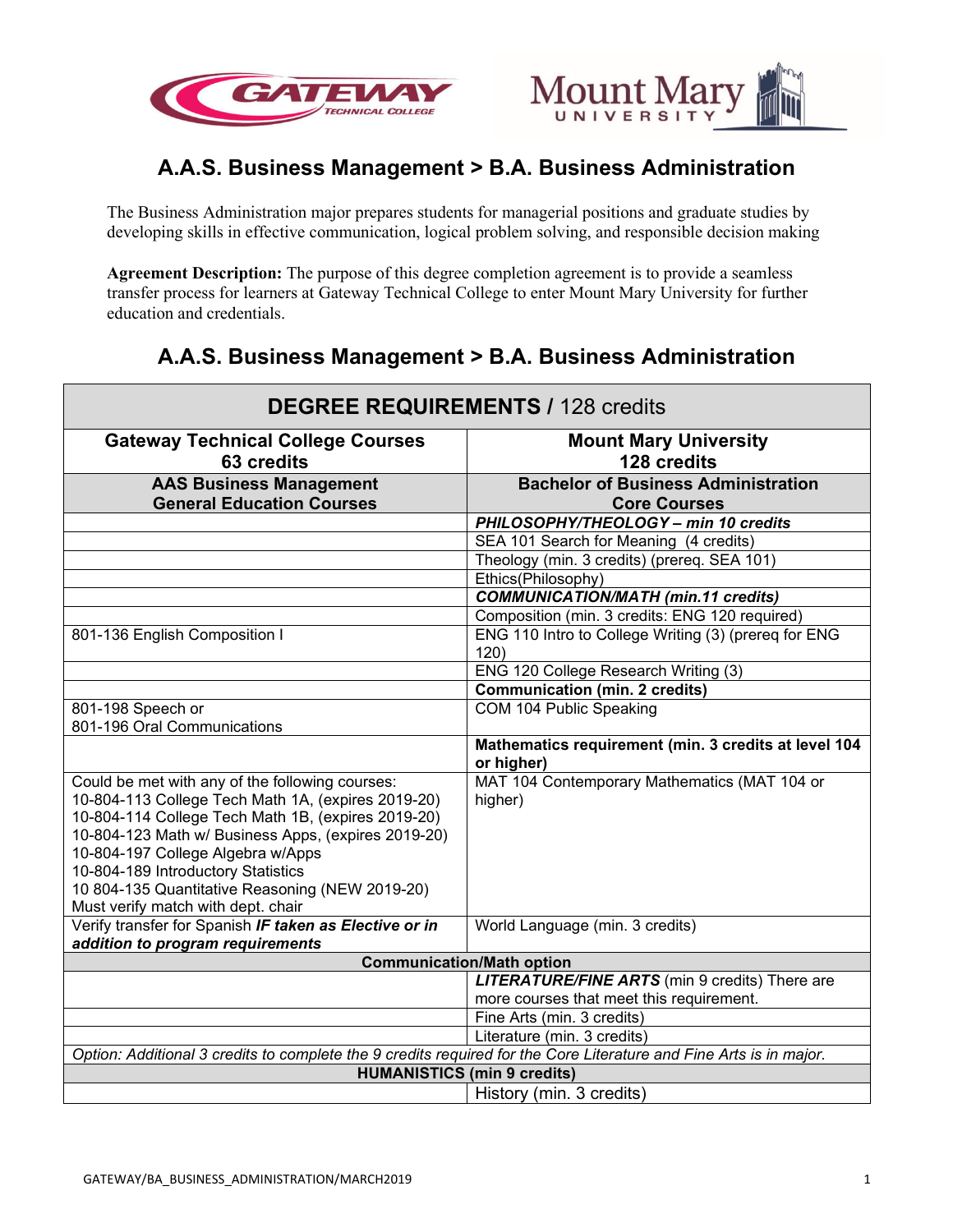|                                                                                                                                                           | Behavioral/Social Science (min 3 credits)                                |
|-----------------------------------------------------------------------------------------------------------------------------------------------------------|--------------------------------------------------------------------------|
| 809-198 Intro to Psychology                                                                                                                               | PSY 103 Introductory Psychology                                          |
| 809-144 Macroeconomics (course not offered after<br>2019-20)                                                                                              | <b>BUS 302 Macroeconomics</b>                                            |
| Option (min. 3 credits) Choose three additional credits from any of the courses listed above under either<br><b>Behavioral/Social Science or History.</b> |                                                                          |
| 809-172 Intro to Diversity Studies                                                                                                                        | Meets Core SOC 210 Race, Gender and Class                                |
| <b>NATURAL SCIENCES (min 3 credits)</b>                                                                                                                   |                                                                          |
| <b>AAS Business Management</b>                                                                                                                            | <b>Bachelor of Business Administration</b>                               |
| <b>Major Courses</b>                                                                                                                                      | <b>Major Courses</b>                                                     |
| 102-160 Business Law                                                                                                                                      | <b>BUS 375 Business Law I</b>                                            |
| 103-143 Computers for Professionals                                                                                                                       | BUS 105 Computers and their Uses                                         |
| 104-101 Marketing Principles                                                                                                                              | <b>BUS 331 Principles of Marketing</b>                                   |
| 101-105 Promotion Principles                                                                                                                              | <b>BUS 360 Advertising and Promotion</b>                                 |
| 105-106 Business Communications                                                                                                                           | <b>BUS 260 Business Communication</b>                                    |
| 196-191 Supervision                                                                                                                                       | <b>BUS 362 Principles of Management</b>                                  |
| 809-144 Macroeconomics (not offered after 2019-20)                                                                                                        | <b>BUS 302 Macroeconomics</b>                                            |
| 809-143 Microeconomics IF taken as Elective or in<br>addition to program requirements                                                                     | BUS 301 Microeconomics (4 cr)                                            |
| 101-114 Accounting Principles                                                                                                                             | Elective credits (counting towards min. 128)                             |
| 102-121 Credit Management                                                                                                                                 | Elective credits (counting towards min. 128)                             |
| 102-137 Introduction to Business                                                                                                                          | Elective credits (counting towards min. 128)                             |
| 102-138 Business Management Internship                                                                                                                    | Elective credits (counting towards min. 128)                             |
| 102-196 Business Decision Management                                                                                                                      | Elective credits (counting towards min. 128)                             |
| 806-112 Sustainability                                                                                                                                    | Elective credits (counting towards min. 128)                             |
| Additional coursework to be completed at Mount Mary University                                                                                            |                                                                          |
| <b>Bachelor of Business Administration Remaining Major Courses</b>                                                                                        |                                                                          |
|                                                                                                                                                           | BUS 111 Intro to Software Applications (2 cr)                            |
|                                                                                                                                                           | BUS 211 Financial Accounting (4 cr)                                      |
|                                                                                                                                                           | BUS 212 Managerial Accounting (3 cr)                                     |
|                                                                                                                                                           | BUS 303 International Business and Economics (3 cr)                      |
|                                                                                                                                                           | BUS 335 Management Information Systems (3 cr)                            |
|                                                                                                                                                           | BUS 462 Principles of Finance (3 cr)                                     |
|                                                                                                                                                           | BUS 465 Managerial Finance (3 cr)<br>BUS 470 Strategic Management (3 cr) |
|                                                                                                                                                           | BUS 476 Business Ethics (3 cr)                                           |
|                                                                                                                                                           | BUS 485 Quantitative Decision Making (3 cr)                              |
|                                                                                                                                                           | MAT 216 Elementary Statistics (4 cr)                                     |
| <b>AAS Business Management</b>                                                                                                                            | <b>Bachelor of Business Administration</b>                               |
| 3 credit elective requirement                                                                                                                             | transfer equivalents                                                     |
| 104-194 International Marketing                                                                                                                           | Elective credits (counting towards min. 128)                             |
| 196-189 Team Building/Problem Solving                                                                                                                     | Elective credits (counting towards min. 128)                             |
| 196-193 Human Resource Management                                                                                                                         | Elective credits (counting towards min. 128)                             |
|                                                                                                                                                           | All 63 credits for an AAS in Business Management at                      |
|                                                                                                                                                           | GTC must be completed in order to meet the above                         |
|                                                                                                                                                           | equivalencies and transfer all 63 credits to the MMU                     |
|                                                                                                                                                           | degree. Credits will be granted for courses in which a                   |
|                                                                                                                                                           | student had earned a grade of "C" (2.0) or better.                       |